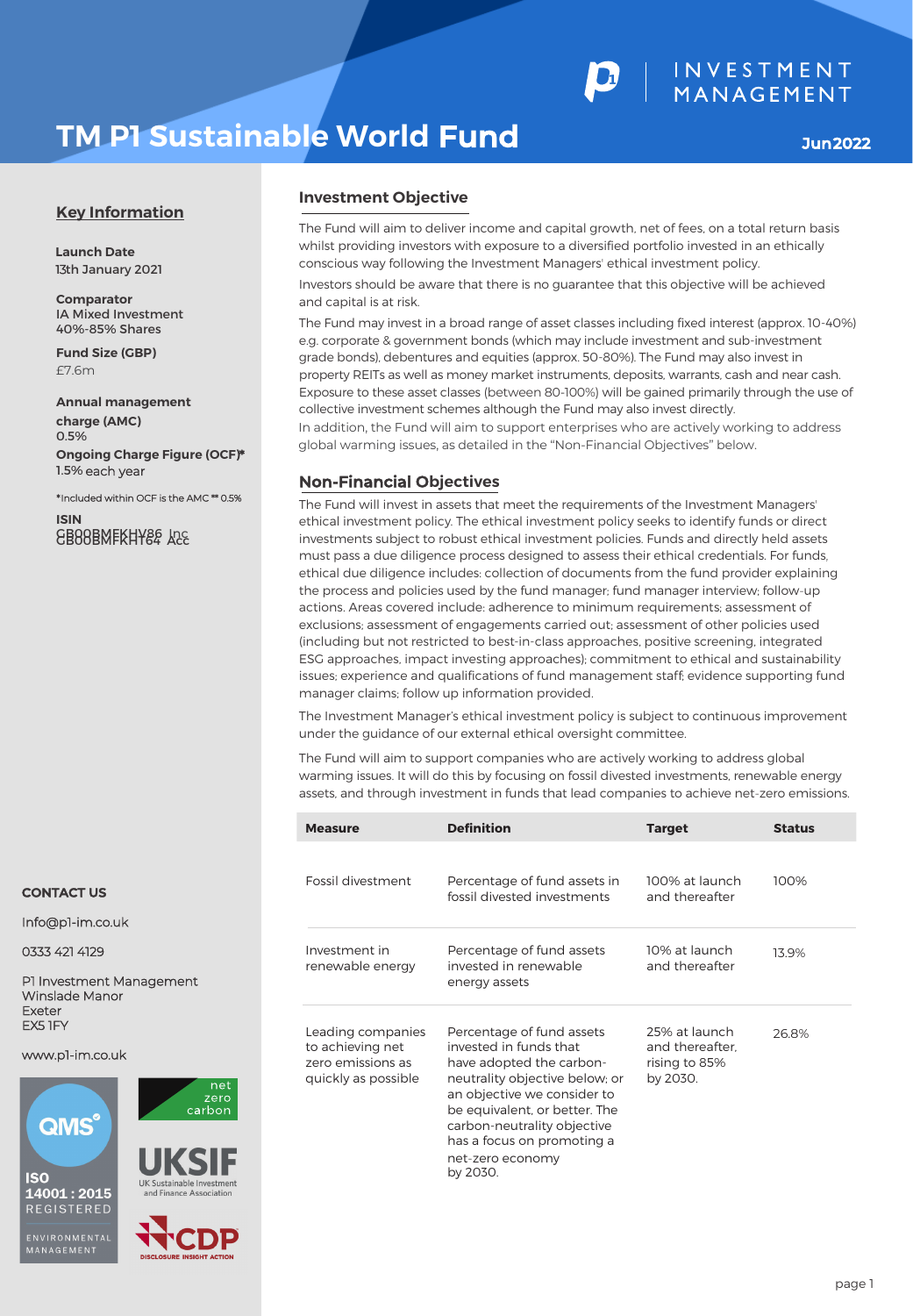#### **TM P1 Sustainable World Fund** and present a limited risk to capital. Only a relatively small and important to them that their capital is as protected as possible. The portfolio will focus on investments which may well assets will be included in the portfolio in order to increase the opportunity for better long term returns. enhance returns while controlling overall costs, primarily using active investments. The P<sub>1</sub> A<sub>pp</sub>roach

**Comparator** IA Mixed Investment 0%-35% Shares

**Investment Mgmt Charge** 0.25%

accepting of capital loss over a prolonged period. The managers are therefore likely to have a higher proportion of equities and alternative assets (which can boost long term returns but are associated with more risk) relative to fixed interest securities (which may well provide low returns in the long term but which present a limited risk to capital) and capital) and cash. As well as selecting ethical funds that meet th possible standards including avoidance of sectors deemed to be unethical, investment in companies making a positive contribution and active engagement with ethical issues. The managers seek to

#### **Team Bio** in the portfolio may also utilise passive sectors. The portfolio may also utilise passive funds, where it is felt  $\pi$ eam Bio $\pi$

Quintin has worked for actuarial and investment consultancy firms as well as a multi-national European bank for nearly ten years including wide experience in quantitative fund and risk analysis. He is a Fellow of the Institute of Physics, a Chartered Fellow of the Chartered Institute for Securities and Investments and a the matitude of Friyalea, a Chartered Tenow of the Chartered institute for Securities and investments and a<br>Chartered Wealth Manager. Quintin has completed the Sustainable Investment Professional Certification enartered wealth manager. Quintin has compreted the Sastant<br>(SIPC) becoming this programme's second graduate in the UK.  $10<sup>10</sup>$  Church House Interest **Asset allocation** (underlying) means that we truly understand the issues and challenges surrounding ethical investment and can (SIPC) becoming this programme's second graduate in the UK.

Will achieved an MSc in Finance and Investment from the University of Exeter and an Accounting and Finance BSc from the University of Bath. He has subsequently gained the Chartered Institute of Securities experience of the Ten 70 investment meanogers under the been named as one of the Top 30 investment managers under the age of 30 five years in a row. wheneve been entitled entitled by the sector. The second entity games are chartered instructed recognised.<br>And Investments' Chartered Wealth Manager qualification. Will's talent is recognised by Citywire having

#### 6% Liontrust Special Situations **Fund Update** shareholders voting rights and their level of engagement. We believe our insight into ethical and

here was significant volatility weeks of persistent selling, the month was saved by a sharp rally seen during the final week. Fixed income markets remain under pressure as both the Federal Reserve and the Bank of England raised<br>interest rates by 0.5% and 0.35% respectively taking the beadling rates to 1% interest rates by 0.5% and 0.25% respectively, taking the headline rates to 1%. rund Update<br>While there was significant volatility, equity market returns during May were relatively flat. Following

accelerate through the remainder of the year. Any dovish surprise by central banks would likely be very<br>supportive for both fixed income and equity markets The major market focus continues to be on inflation, interest rates as well as the inherently linked cost of living crisis. However, there are signs that these are beginning to peak. So far this year, markets have meredsingly priecd immigher interest rates, rollowing imidition and certiful bank guidance riigher.<br>Although several interest rate rises have already been enacted, markets are anticipating that these will the general to motive comparison and these are beginning to peak. So iar this year, markets in increasingly priced in higher interest rates, following inflation and central bank guidance higher. supportive for both fixed income and equity markets.

Elsewhere, one of the more recent drivers of market weakness has been the COVID lockdowns in China. This led to fears over messaging nom the chinese government suggests that these measures are likely to be eased. The war in Okrame continues<br>have an impact on markets, particularly through energy prices, which remain persistently high. There are P1 offer nine risk-rated model portfolios 20 Avit Coolings Deen and demand as well as the potential for additional supply disruptions, compounding existing issues. However, more recent data and messaging from the Chinese government suggests that these measures are likely to be eased. The war in Ukraine continues to issues developing, particularly in the supply of agricultural products, of which both Ukraine and Russia are major exporters. This may become a growing focus for markets over the coming months.

**Total Fund Charge** 0.70% (Based on weighted average of individual Fund charges at date of Factsheet)

As markets have weakened, we have been keen to add into equities when opportunities arise, through easing our overweight to renewables positions, that have held up very well in the current environment. We have also looked to extend the duration of the portfolio from a relatively low base, capturing some of the higher yields that are now available.

Adventurous **Higher risk** We have actively contacted all our fund managers and can confirm there is no direct exposure to Russia or Belarus within the exposure to Russia or E fund. We also have an ongoing programme checking that the managers we use have no positions in the ICAN25 list of firms<br>involved in nuclear arms involved in nuclear arms.

Where we are direct investors, where appropriate, we have voted against corporate actions. Reasons for voting against actions **Lower risk** included: we felt the remuneration committee was not sufficiently independent, non-executive directors were remaining in post too long, and where auditor tenure exceeded seven years.

## **Asset Allocation**

**13.9% Renewables** 6.2% Greencoat UK Wind 6.4% Bluefield Solar 1.3% Foresight Solar

**4% Cash 16% Alternatives** 1.0% Primary Health Properties **3.4% Property** 2.4% Civitas Social Housing REIT

## 8% Aviva Multi Strategy Target Income 2 **20.0% F ixed Interest & Gov Bonds**

4.7% Aegon Ethical Crop Bond 4.6% Liontrust Sust Future Corp Bond 10.2% Gilts

**1.2% Cash**

### **21.8% UK Equity**

4.5% Aegon Ethical Equity 5.6% BMO Responsible UK Equity 7.6% Henderson UK Responsible Income 4.1% Montanaro UK Income

**38.6% Global Equity**

3.7% Liontrust Sus Future Global Growth 5.6% Janus Henderson Global Sus Equity 3.0% BMO Responsible Global Equity 9.5% UBS ETF MSCI World Socially Responsible 2.0% UBS ETF MSCI EMU Socially Responsible 3.0% UBS ETF MSCI Japan Socially Responsible 5.5% Artemis Positive Future 4.5% Federated Hermes Sust Global Equity 3.4% Alquity Asia









Will Dickson